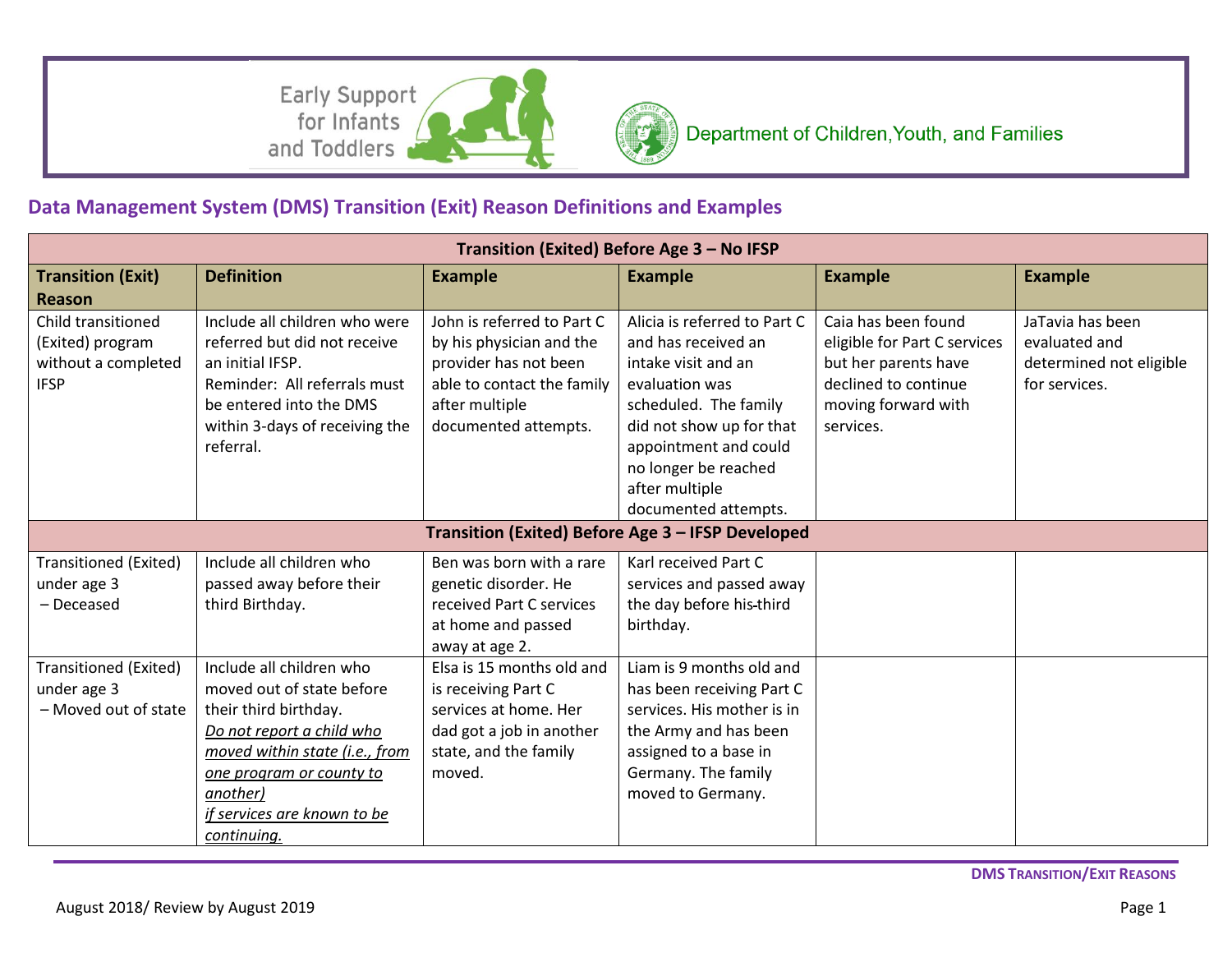## **Moving out of County:**

You are aware the family will be moving: Make every attempt to coordinate with the program who will be serving them after the move and transfer the record upon receiving a transfer request from the new FRC. If no request has been received after 30 days, completed the exit COS and close.

**You were not aware the family was moving:** If you have not received a transfer request and you have not been successful in your attempts to contact the family for up to 90 days, choose the appropriate transition/exit reason, complete your exit COS, and close.

| <b>Transition (Exit)</b>                                                                          | <b>Definition</b>                                                                                                                                                                                                                                                                                                                                                                                                                                                                                                                                                                                           | <b>Example</b>                                                                                                                                                                                                                                                                     | <b>Example</b>                                                                                                                                                                                                                                                                                                                                              | <b>Example</b>                                                                                                                                                                                   | <b>Example</b> |
|---------------------------------------------------------------------------------------------------|-------------------------------------------------------------------------------------------------------------------------------------------------------------------------------------------------------------------------------------------------------------------------------------------------------------------------------------------------------------------------------------------------------------------------------------------------------------------------------------------------------------------------------------------------------------------------------------------------------------|------------------------------------------------------------------------------------------------------------------------------------------------------------------------------------------------------------------------------------------------------------------------------------|-------------------------------------------------------------------------------------------------------------------------------------------------------------------------------------------------------------------------------------------------------------------------------------------------------------------------------------------------------------|--------------------------------------------------------------------------------------------------------------------------------------------------------------------------------------------------|----------------|
| <b>Reason</b>                                                                                     |                                                                                                                                                                                                                                                                                                                                                                                                                                                                                                                                                                                                             |                                                                                                                                                                                                                                                                                    |                                                                                                                                                                                                                                                                                                                                                             |                                                                                                                                                                                                  |                |
| Transitioned (Exited)<br>under age 3<br>- No longer eligible<br>for Part C                        | Include all children who have<br>exited Part C before age 3<br>because they are no longer<br>eligible under IDEA, Part C<br>(e.g. within normal limits)<br>based on the results a re-<br>evaluation.<br>Note:<br>Re-evaluation according to<br>State Policy (2<br>Tools/Disciplines) is required<br>to redetermine eligibility.<br>Permission for re-evaluation<br>to redetermine eligibility must<br>be obtained from the parent.<br>The DMS will not display new<br>eligibility information but it<br>will be captured when the re-<br>evaluation information is<br>entered under ongoing<br>assessments. | Judy is enrolled in Part<br>C at 1 year of age and<br>received services until 2<br>years of age. At age 2,<br>she was re-evaluated and<br>the IFSP team<br>determined that all<br>identified goals were<br>reached; the IFSP was<br>completed; and no new<br>goals were indicated. | Mike is enrolled in Part C<br>at 6 months of age and<br>received services until 11/2<br>years of age. At the<br>annual IFSP review, a re-<br>evaluation was<br>performed. The re-<br>evaluation indicated that<br>Mike was functioning<br>within age-appropriate<br>levels. The IFSP team<br>reconvened, determined<br>that Mike was no longer<br>eligible. | Nevaeh has been referred<br>for services after having<br>been transitioned (exited)<br>for 6 months. A re-<br>evaluation was<br>completed, results<br>indicated she was within<br>normal limits. |                |
| Transitioned (Exited)<br>under age 3<br>- Other: Attempts to<br>contact or locate<br>unsuccessful | <b>Pending additional</b><br>clarification from OSEP                                                                                                                                                                                                                                                                                                                                                                                                                                                                                                                                                        |                                                                                                                                                                                                                                                                                    |                                                                                                                                                                                                                                                                                                                                                             |                                                                                                                                                                                                  |                |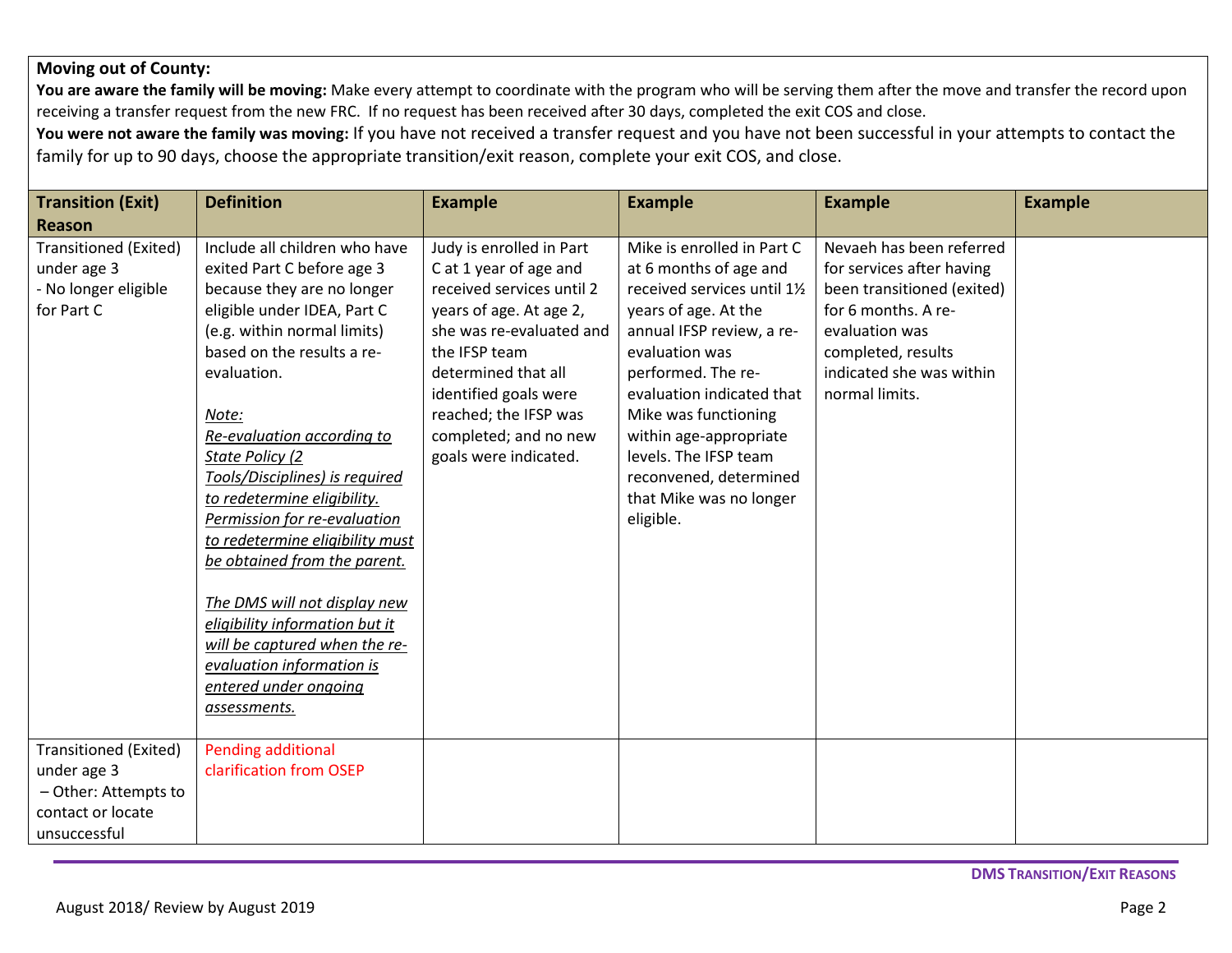| <b>Transition (Exit)</b><br><b>Reason</b>                                            | <b>Definition</b>                                                                                                                                                                                                                                                                                                                             | <b>Example</b>                                                                                                                                                                                                                                       | <b>Example</b>                                                                                                                                                                                                                                                                                           | <b>Example</b>                                                                                                                                                            | <b>Example</b>                                                                                                                                                                                                                                   |
|--------------------------------------------------------------------------------------|-----------------------------------------------------------------------------------------------------------------------------------------------------------------------------------------------------------------------------------------------------------------------------------------------------------------------------------------------|------------------------------------------------------------------------------------------------------------------------------------------------------------------------------------------------------------------------------------------------------|----------------------------------------------------------------------------------------------------------------------------------------------------------------------------------------------------------------------------------------------------------------------------------------------------------|---------------------------------------------------------------------------------------------------------------------------------------------------------------------------|--------------------------------------------------------------------------------------------------------------------------------------------------------------------------------------------------------------------------------------------------|
| Transitioned (Exited)<br>under age 3<br>- Parent choice, not<br>typically developing | Include all children under the<br>age of 3 who are eligible for<br>services and whose parents<br>declined all services<br>(including service<br>coordination) after an IFSP<br>was in place, or declined to<br>consent to Part C services on<br>the IFSP and provided written<br>or verbal indication to<br>withdraw from Part C<br>services. | Lila was determined<br>eligible for Part C<br>services, and an IFSP was<br>written and signed by the<br>IFSP team and<br>implemented. Prior to<br>Lila receiving her first<br>intervention service, the<br>family verbally declined<br>all services. | Debbie was determined<br>eligible for Part C<br>services, and an IFSP was<br>written and signed by the<br>IFSP team, including the<br>family. After Debbie and<br>her family received 5<br>weeks of service, the<br>family decided they did<br>not want services.                                        | After the IFSP was in<br>place, the family<br>withdrew 3-month-old,<br>John, from Part C because<br>they were not satisfied<br>with services and the<br>service provider. | The state institutes a<br>system of payments of<br>fees and informs the<br>family of their share for<br>the cost of their 18-<br>month old daughter,<br>Ana's, services. The<br>family withdrew from<br>the program rather than<br>pay the cost. |
| Transitioned (Exited)<br>under age 3<br>- Parent choice,<br>typically developing     | Include all children under the<br>age of 3 whose parents have<br>decided that they no longer<br>have concerns about their<br>child's development. Parent<br>provided written or verbal<br>indication of intent to<br>withdraw from Part C<br>services.<br>Note:<br>No re-evaluation is required.                                              | Trevon was evaluated,<br>determined eligible with<br>mild delays and two-<br>months after the IFSP<br>meeting the family<br>decided that they really<br>did not have concerns<br>about his development.                                              | Delilah has been<br>receiving speech therapy<br>for 12 months, at the<br>annual IFSP meeting the<br>family is no longer<br>concerned about her<br>speech. The SLP would<br>like to continue services<br>but the family disagrees<br>and requests the child be<br>transitioned (exited)<br>from services. |                                                                                                                                                                           |                                                                                                                                                                                                                                                  |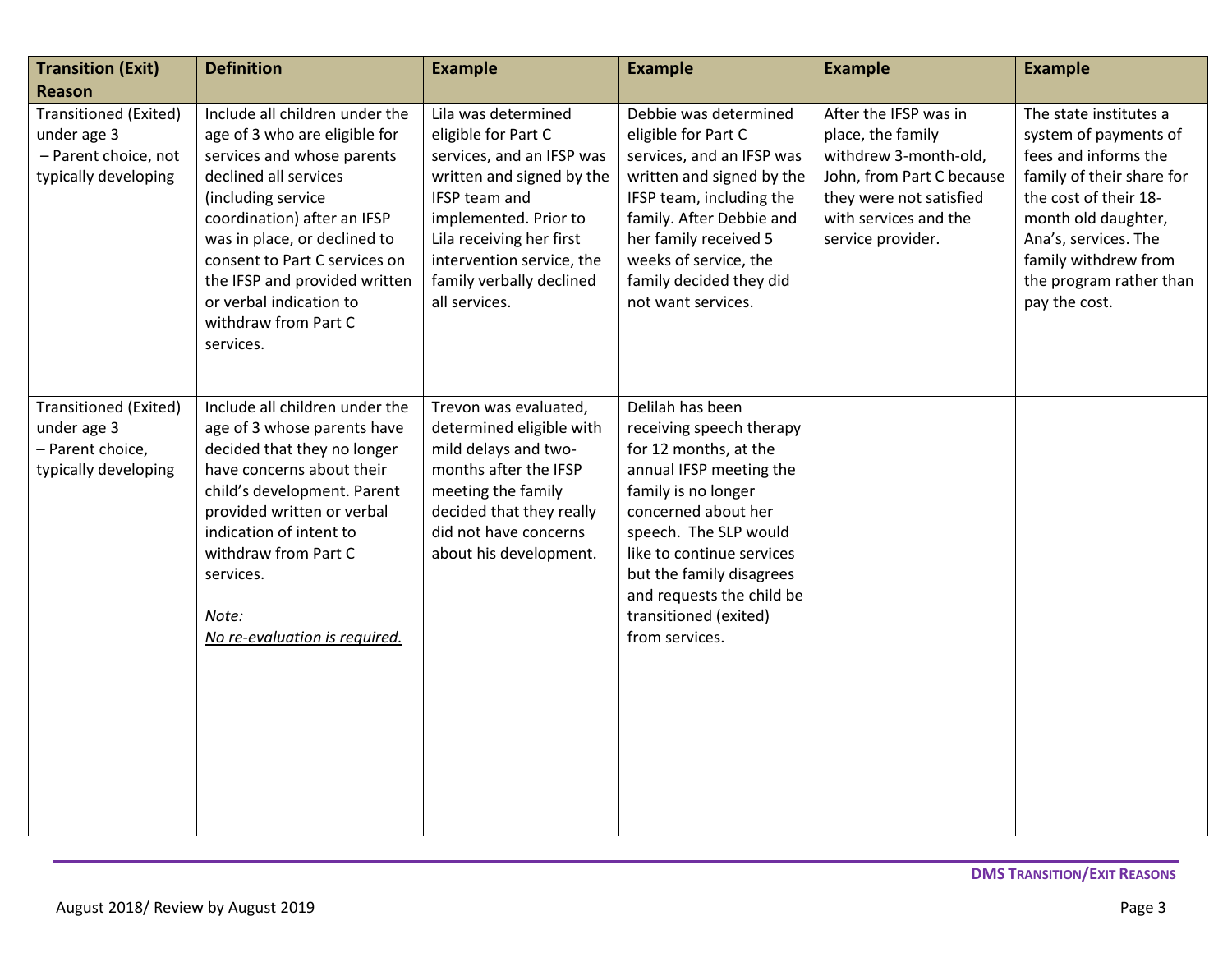| <b>Transition At Age 3</b>                                                                          |                                                                                                                                                                                                                                                                                                                                                                                                                                |                                                                                                                                                               |                                                                                                                                                                                                                                    |                                                                                                                                                                                                    |                                                                                                                                                                    |
|-----------------------------------------------------------------------------------------------------|--------------------------------------------------------------------------------------------------------------------------------------------------------------------------------------------------------------------------------------------------------------------------------------------------------------------------------------------------------------------------------------------------------------------------------|---------------------------------------------------------------------------------------------------------------------------------------------------------------|------------------------------------------------------------------------------------------------------------------------------------------------------------------------------------------------------------------------------------|----------------------------------------------------------------------------------------------------------------------------------------------------------------------------------------------------|--------------------------------------------------------------------------------------------------------------------------------------------------------------------|
| <b>Transition (Exit)</b><br><b>Reason</b>                                                           | <b>Definition</b>                                                                                                                                                                                                                                                                                                                                                                                                              | <b>Example</b>                                                                                                                                                | <b>Example</b>                                                                                                                                                                                                                     | <b>Example</b>                                                                                                                                                                                     | <b>Example</b>                                                                                                                                                     |
| Transitioned at age 3<br>- Eligible for Part<br><b>B/Special Education</b>                          | Include all children<br>determined by the SD to be<br>eligible for Part B and who<br>transitioned (exited) or will<br>soon exit Part C. This category<br>includes children who receive<br>Part B services in conjunction<br>with Head Start and or<br>ECEAP.                                                                                                                                                                   | Antonio is 2 years and 9<br>months old and enrolled<br>in Part C. He is<br>determined eligible for<br>Part B and will enter a<br>Part B preschool<br>program. | Clara is 2 years and 10<br>months old and is<br>enrolled in Part C and<br>eligible for Part B<br>services. She enters Head<br>Start or another<br>community<br>program and will receive<br>Part B services.                        | Jeff is enrolled in a Part C<br>program and is<br>determined eligible for<br>Part B Itinerate services.                                                                                            |                                                                                                                                                                    |
| Transitioned at age 3<br>- Eligible for Part<br><b>B/Special Education,</b><br>but parents declined | Include all children<br>determined to be eligible for<br>Part B by the SD but the<br>parent has chosen not to<br>develop an IEP.                                                                                                                                                                                                                                                                                               | Hayden is 2 years and 10<br>months and is enrolled in<br>Part C. He has been<br>determined eligible for<br>Part B but his family<br>declined Part B services. |                                                                                                                                                                                                                                    |                                                                                                                                                                                                    |                                                                                                                                                                    |
| Transitioned at age 3<br>- Not eligible for Part<br>B, exited to other<br>program                   | Include all children who<br>reached age 3, were<br>evaluated and determined<br>not eligible for Part B by the<br>SD, and were referred to<br>other programs, which may<br>include preschool learning<br>centers, Head Start and/or<br>ECEAP (but not receiving Part<br>B services), and child care<br>centers, and/or were referred<br>for other services, which may<br>include health and nutrition<br>services, such as WIC. | Jonah is in the Part C<br>program and reaches age<br>3. He was evaluated and<br>found not eligible for<br>Part B services but was<br>referred to Head Start.  | Rachel is in a Part C<br>program and reaches age<br>3. She was evaluated for<br>Part B services and was<br>found not eligible. Her<br>family was given a<br>referral to WIC and local<br>health services in their<br>local county. | Tommy is in Part C and<br>reaches age 3. He was<br>evaluated and found not<br>eligible for Part B. His<br>family will be enrolling<br>him in the local<br>Kindercare Daycare<br>program full-time. | Doug is in Part C and<br>reaches age 3. He was<br>determined not eligible<br>for Part B. Doug will be<br>enrolled in the parent<br>co-op program at his<br>church. |